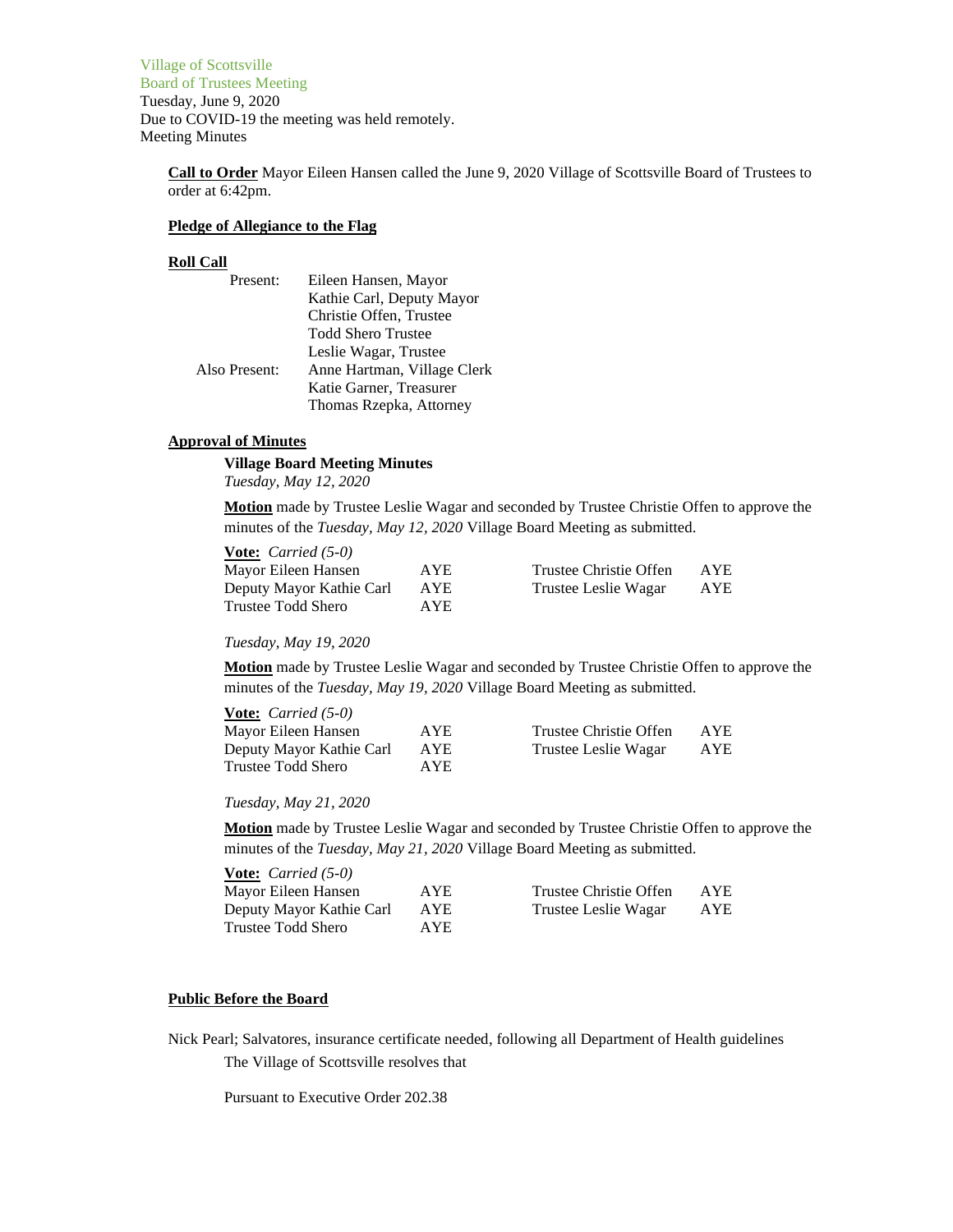Upon the resumption of on-premises outdoor service of food and beverages at the licensed premises of restaurants and bars, to facilitate compliance with social distancing requirements in connection with such service, notwithstanding any provision of the Alcoholic Beverage Control law, restaurants or bars in the state of New York shall be permitted to expand the premises licensed by the State Liquor Authority to use (a) contiguous public space (for example, sidewalks or closed streets) and/or (b) otherwise unlicensed contiguous private space under the control of such restaurant or bar, subject to reasonable limitations and procedures set by the Chairman of the State Liquor Authority and, with respect to (a) the use of public space, subject to the reasonable approval of the local municipality, and all subject to the guidance promulgated by the Department of Health.

### and Executive Order 202.39

The directive contained in Executive Order 202.38, that allowed a restaurant or bar to serve patrons food or beverage on-premises only in outdoor space, provided such restaurant or bar is in compliance with Department of Health guidance promulgated for such activity, is modified to explicitly limit such activity to those regions that are in Phase 2 of the re-opening.

N&C Pizza Works, Inc. is granted a temporary extension of licensed premises on a municipal sidewalk as set forth on a previous application to the New York State Liquor Authority provided such restaurant or bar is in compliance with New York State Liquor Authority and Monroe County Department of Health guidelines promulgated for such activity through July 7, 2020 or until State guidance indicates otherwise

**Motion** made by Trustee Todd Shero and seconded by Trustee Christie Offen.

| <b>Vote:</b> <i>Carried</i> (4-0-1Abstention) |                |                        |            |
|-----------------------------------------------|----------------|------------------------|------------|
| Mayor Eileen Hansen                           | <b>ABSTAIN</b> | Trustee Christie Offen | <b>AYE</b> |
| Deputy Mayor Kathie Carl                      | <b>AYE</b>     | Trustee Leslie Wagar   | <b>AYE</b> |
| Trustee Todd Shero                            | AYE.           |                        |            |

Also, as a resident, every other week recycling pick up is not enough.

#### **Reports - Attorney Thomas Rzepka**

No Report

#### **Department Reports**

#### **Building Inspector/Code Enforcement Officer**

The Outdoor seating at Salvatores is going good so far with no complaints. I spoke with Eileen and told her as far as my office is concerned everything is in place by Nick and all is good with the neighbors. Nick is checking in with them Dailey to address any possible issues. I think this should be reviewed on a month to month basis until the pandemic is over and at that point he will return to his normal outdoor seating.

CooperVision project is moving back along nicely and almost complete with phase 4 the new entrance and parking. Phase five interior renovation of more labs will begin late summer, plans are in the works.

Building permits for various projects are picking up and I have five just this week so far for my review.

Property Maintenance complaints are on the rise and Residents will be receiving notices for lawns and cars if needed.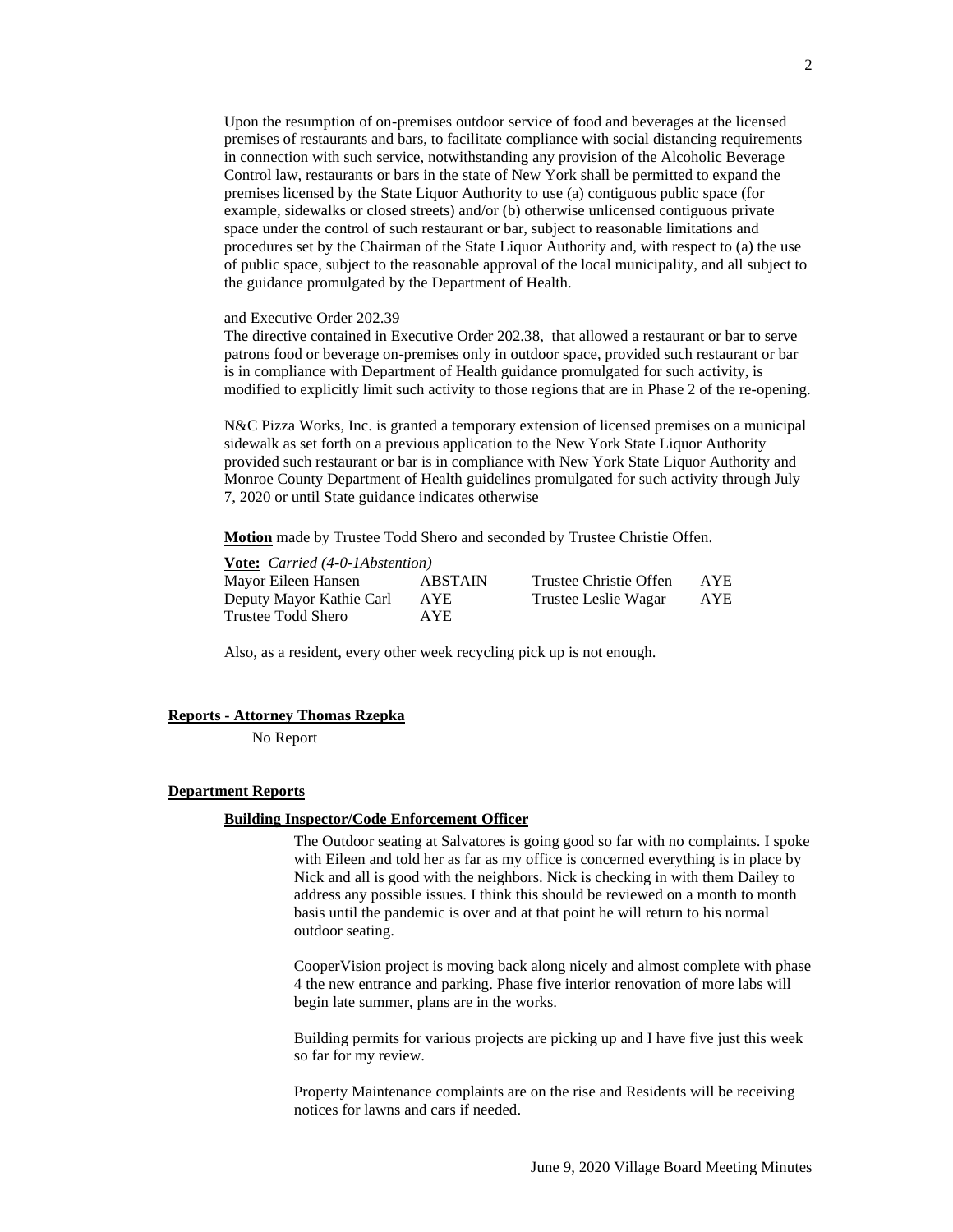60 Main Street will be looking for possible subdivision on that site to sell off parts of the property. This is a new email today and i will talk to them and advise them on having to go to the zoning board.

Fire Marshal inspections will be started again once most of our region has opened back up.

## **DPW – Todd Schwasman & Ken Bohn**

- High-volume stakeouts (primarily North Road)
- Several emergency sewer flushes
- Wind damage cleanup
- Mowing/String-trimming (all locations)
- High-volume brush and bag pickup
- Significant cleanup at Canawaugus Park
- Began sidewalk repairs and prep (Oatka Place, Hanford)

### **Treasurer – Katie Garner**

## *Pay Bills:*

**Motion** made by Trustee Leslie Wagar and seconded by Trustee Christie Offen to approve payables on the AP Check Register Report through June 9, 2020 totaling \$ 83,249.94 which includes prepaid invoices totaling \$21,560.55

**Vote:** *Carried (5-0)* Mayor Eileen Hansen AYE Trustee Christie Offen AYE Deputy Mayor Kathie Carl AYE Trustee Leslie Wagar AYE Trustee Todd Shero AYE

## **Clerk – Anne Hartman**

*Park Permits* – still not accepting reservations *Tax Collection Full workforce Health Insurance*

## **Trustee Reports: - No reports given**

**Deputy Mayor Kathie Carl - Finance**

#### **Trustee Christie Offen -** Grants

**Trustee Todd Shero - E**quipment

**Trustee Leslie Wagar - C**ommunications

### **Mayor's Reports - Eileen Hansen**

Met with MCDOT, North Rd. project to start mid-June, road will not close. Meeting tomorrow with MCSO to discuss patrolling the area.

#### **Old Business**

Canawaugus Park congestion of vehicles and dirt bikes, DPW will contact the Greenway about a gate and park rules signage; without signs posted the MCSO cannot enforce. Motorcycle club – private clubs need a special permit